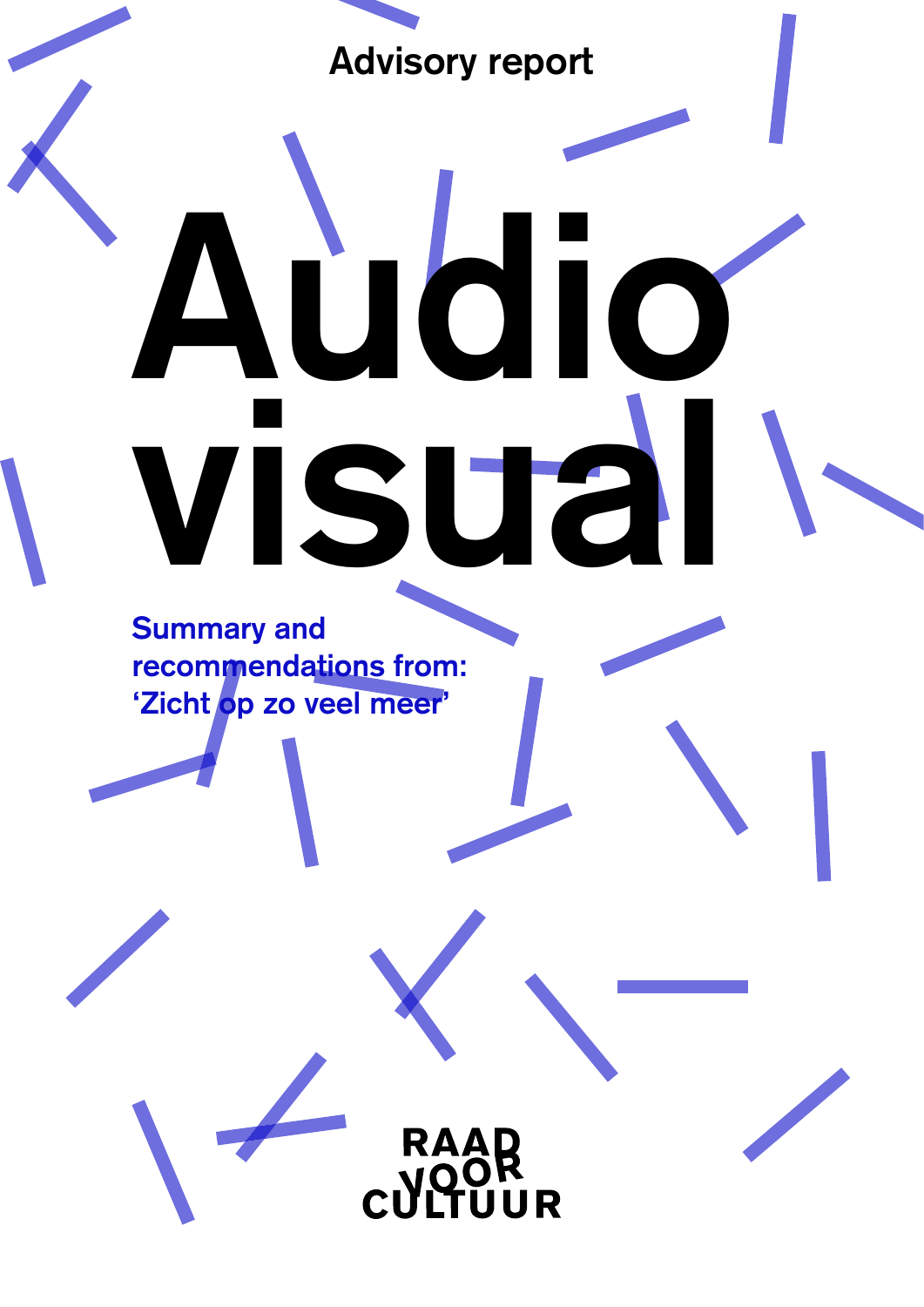## **Summary** and **recommendations**

The audiovisual sector in the Netherlands is economically important and is crucial to the shaping of our culture and democracy. These values however are being jeopardized by changing market conditions. In this advisory report, the Netherlands Council for Culture investigates current media developments and formulates recommendations aimed at strengthening the audiovisual sector.

The Minister of Education, Culture and Science submitted the following request for advisory report to the Council:

- What is required to encourage pluralistic and high-quality Dutch cultural audiovisual content, in view of the changing media landscape?
- What is required to ensure that this content is accessible and reaches the public, also at the international level? [1]

These requests for advisory report are based on the public values of the Dutch audiovisual sector. Productions originating from the Dutch cultural sector illustrate our stories and perspectives. They are often produced in our own Dutch language and represent our identity, in all its multi-layered and polyphonic qualities. The Dutch audiovisual sector contributes to our creative climate and it generates a highly diverse range of products and high-quality feature films, drama productions and documentaries. It plays a crucial role in independent news services and ensures that people come into contact with other artistic and cultural expressions. These functions are so valuable that the government has set them out in the Media Act and the Cultural Policy (Special Purpose Funding) Act, and ensures that they are maintained.

In the advisory report we have charted and analysed the developments in the audiovisual sector from the cultural, social and economic perspectives  $$ not only to provide the reader with a status report but also to establish a solid foundation for the recommendations.

The described dramatic developments now causing upheaval in the sector are putting pressure on the public values that this sector represents. The production, distribution and consumption of media content is changing rapidly. In the space of a few years our use of media has increased spectacularly, above all through mobile devices with fast internet access. We are watching a lot, but we are doing this less and less via television, in a less linear way and more on an online and mobile basis. This online media consumption is strongly influenced by the distribution options of a handful of large American companies: paid-content platforms such as Netflix and 'super platforms' such as Google, Facebook, Apple and Amazon. Thanks to their huge economic power they distribute widely watched and often high-quality series, films and a wide range of other content, which to an increasing extent they are producing themselves.

[Adviesaanvraag](http://toekomst-cultuurbeleid.cultuur.nl/sectoradviezen/audiovisueel/bijlagen) cultureel audiovisueel [product](http://toekomst-cultuurbeleid.cultuur.nl/sectoradviezen/audiovisueel/bijlagen) (Request for advice on cultural audiovisual (product *2016, November 18 1045562 reference*

1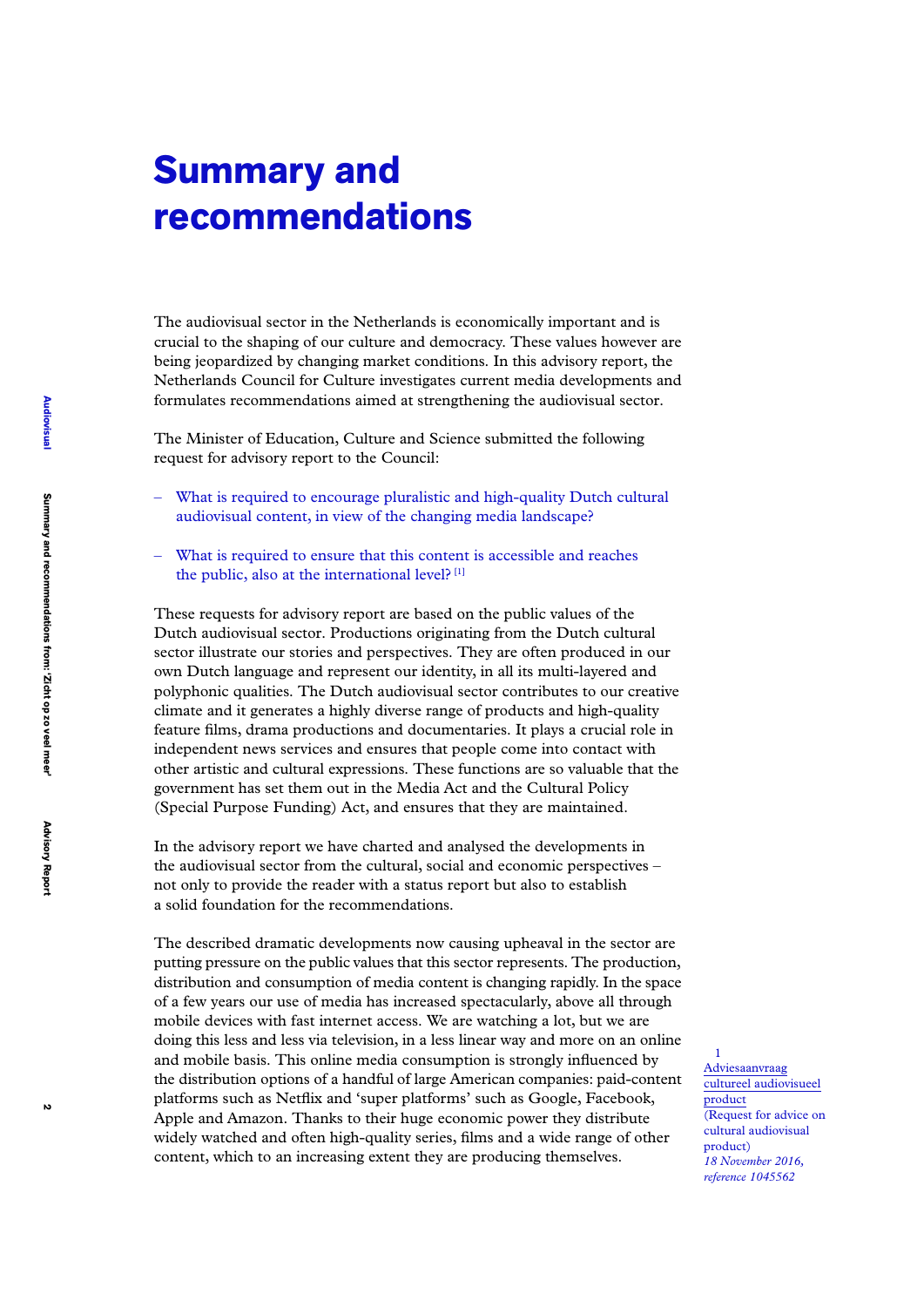The reach of Dutch programme providers – both commercial and public – is being strongly reduced by the growth of foreign paid-content and super platforms. A process of displacement can be seen: if you watch one, you exclude the other. This is leading to a winner-takes-all scenario in which a few players are growing ever bigger and many other, mostly national, players are having to accept less and less space. We can see the same development in the cinema sector: the largest part of the market is in the hands of three foreign companies and the market share of the Dutch product is falling. Access to and visibility of Dutch content is decreasing correspondingly. And when Dutch broadcasting companies or productions reach less people, their relevance decreases and thus their business perspectives as well. Recent forecasts on dramatically falling advertising income for the commercial and public broadcasters underline this all the more. Moreover, state funding for public broadcasting companies and the film sector has dropped strongly in recent years. [2]

In this advisory report we investigate what steps the government and the sector can take to make the Dutch audiovisual system future-proof. The foundation for the system is laid in *education*: with media literacy and film education. Besides this, we have come to realise the importance of the *quality* of cultural audiovisual productions in the international arena. Without a high-quality product the sector will not be able to hold its own in the international product range. Our studies also once again underlined the importance of broad accessibility of Dutch audiovisual products. How can one ensure that one remains findable and recognisable amidst the overwhelming range on offer?

Money is needed to achieve these goals. We argue for extra investment in the audiovisual sector. But we believe that much of this investment should come from the sector itself. The revenues from audiovisual content shown in the Netherlands, such as films and series, are increasingly going to the end operators. These are mostly large foreign distribution platforms such as cinema chains and cable operators, as well as paid-content and super platforms, that contribute little or nothing to the funding of Dutch productions. This is jeopardising the vitality of the Dutch audiovisual sector and the related public values. Hence in this advisory report the Council has investigated ways of promoting the circular flow of funds within the sector.

We summarise our analysis below in the form of six recommendations. If one recommendation is intended for a specific recipient, we indicate this accordingly.

> $\overline{2}$  Onderzoek inkomstenopties (Study of Income Options)  $2017 - 2022.$ **National Public**  Broadcasting  $(LPO)$ , EY, *2017 November 17*

**Advisory Report**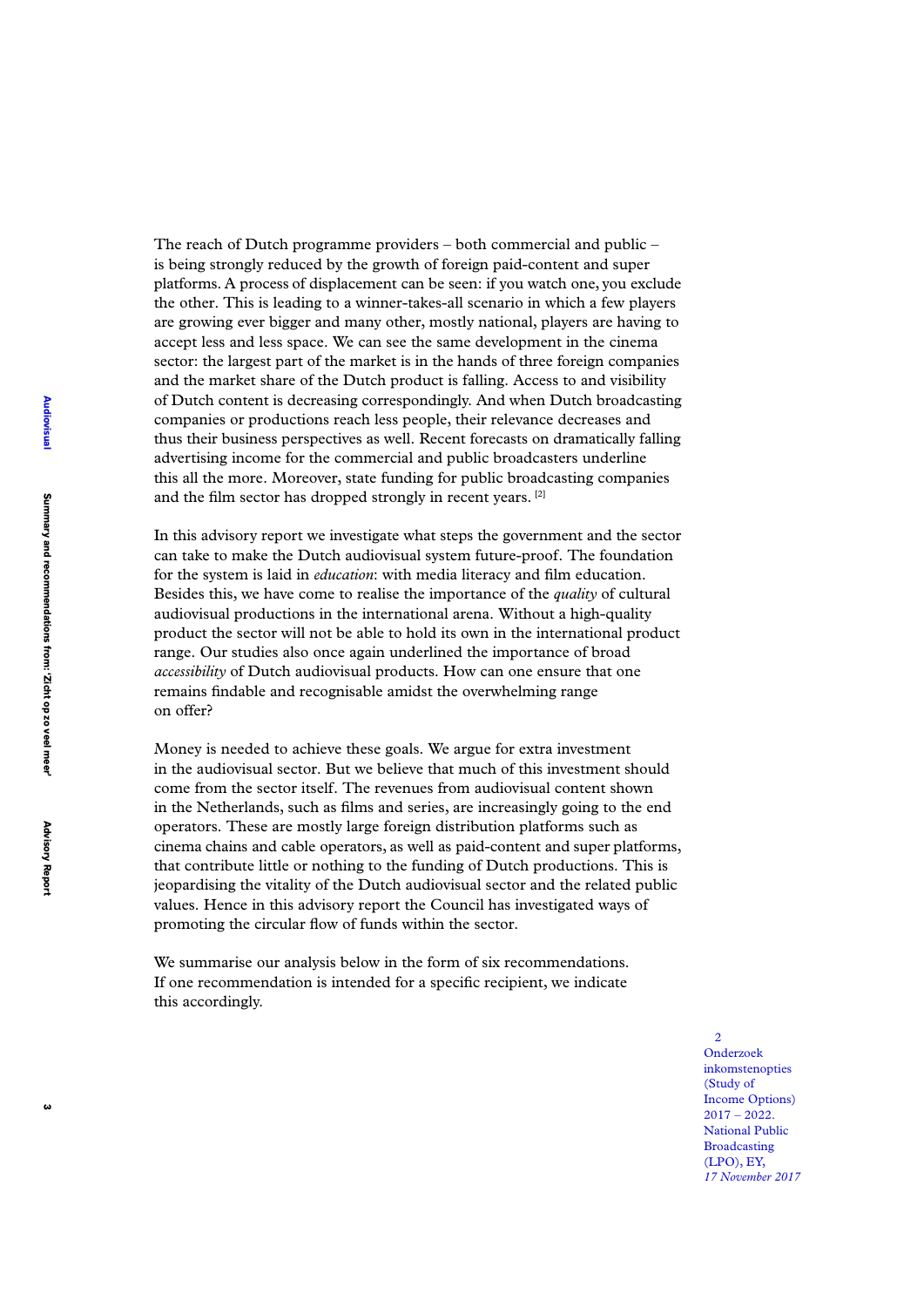#### **1.** Create the framework conditions for a viable audiovisual sector.

In order to increase the circular *flow of funds* in the sector we recommend that national government take the following actions:

- $-$  Following the example of neighbouring countries, impose levies on all end operators for both paid and free offline and online services. The Council considers a levy of approximately 2 to 5 per cent to be reasonable. We advise that this levy be imposed on:
	- 1. The revenues from the sale/hire/subscriptions of audiovisual material.
	- 2. The revenues from admission to cinematographic/audiovisual material (cinemas and film theatres).
	- 3. The revenues from connections to telecom and cable distribution.
	- 4. The advertising revenues from platforms that provide AV content.

When determining the percentage, take into account the vulnerability or cultural significance of some end operators, such as film theatres.

- $\hbox{--}$  Issue guidelines for the data transparency of end operators for the benefit of rights holders. By analogy with the cinema sector, digital platforms too should offer rights holders insight into, among other things, the size of the public reached by their production.
- Combat piracy and make anti-piracy part of media education.
- $P$  = Ensure that long-term agreements are made on the role of production companies and broadcasting companies in the distribution of rights, thus enabling an optimum business environment. Maintain a level playing field between broadcasting companies and external producers.
- **2.** Draw up an investment agenda that facilitates the future of the Dutch AV sector and strengthens the cultural audiovisual product.
- Fund the investment agenda from the above-mentioned levies. Since the introduction of levies and remittances requires a legal framework and will thus take some time to realise, we advise the government to support the sector with a bridging loan of 50 million euros per year. This loan should be repaid to central government from the time that the remittances come into effect. Under Points 3, 4 and 5 we advise on the building blocks of this investment agenda.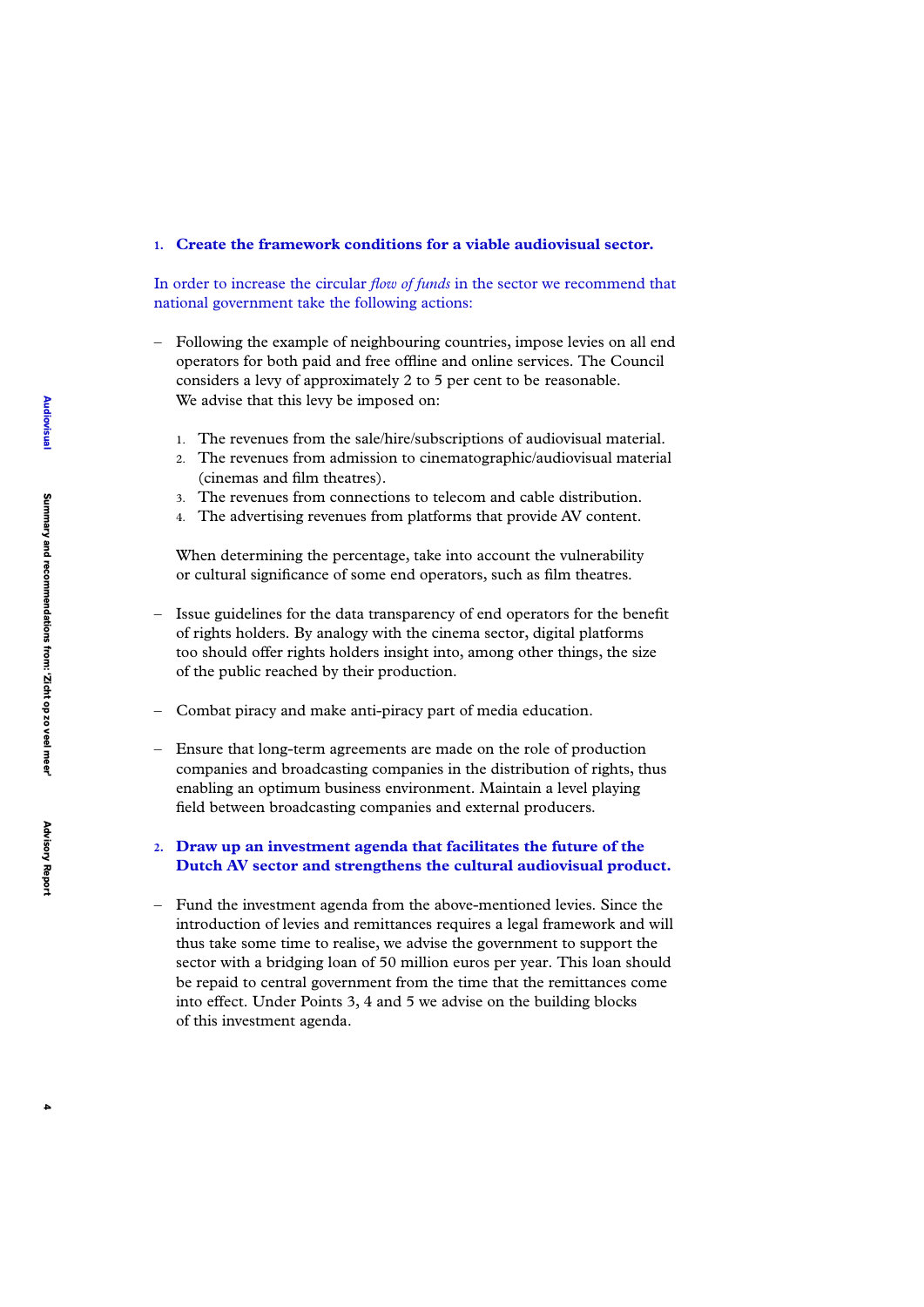#### **13. Promote media literacy and film education for all Dutch citizens.**

- $P$  Make media literacy a structural part of the curriculum of both primary and secondary education.
- In each urban region, assign support for media literacy and film education to film education hubs, thus enabling the provision of tailor-made solutions in the regions, and in the process ensure national coordination. Finance these hubs through matching funds from the central government and the regions.
- Provide VAT exemption to film screenings that take place in an educational context.

#### **4.** Strengthen the cultural audiovisual product.

We call on government bodies, funds and the sector to give priority to the following points:

- $-$  Invest in talent development and here take into account the diversity of Dutch society. Put the focus on directing, scriptwriting and new technologies. Better coordination is needed in order to create cohesion between current initiatives in the field of talent development. This requires ongoing consultation between education programmes, funds, festivals and the broadcasting companies.
- Encourage the development and production of high-quality films, series,  $d$  ocumentaries and animation – including productions aimed specifically at children. Promote the international competitive position of the Dutch film industry by structurally increasing and broadening the Film Production Incentive to include quality series and other types of cultural productions such as games and other immersive media.<sup>[3]</sup>
- Strengthen the platform function of film festivals in the basic infrastructure which focus, wholly or in part, on increasing and broadening the public reach, talent development, education and promotion of Dutch AV content.
- 5. Ensure that Dutch audiovisual material funded by public money is as far as possible accessible to viewers from all layers of society, **irrespective of age, cultural background, income or level of education. Disseminate this material through all relevant forms**  $of$  distribution, both linear and online.
- *aragency bublic broadcasting agency*

Create a platform-independent policy, here embracing collaboration with other relevant commercial or non-commercial, (international) online distribution platforms. Focus on distinctive public content, reward  $\alpha$  . In the collaboration, encourage innovation.

filmfonds.nl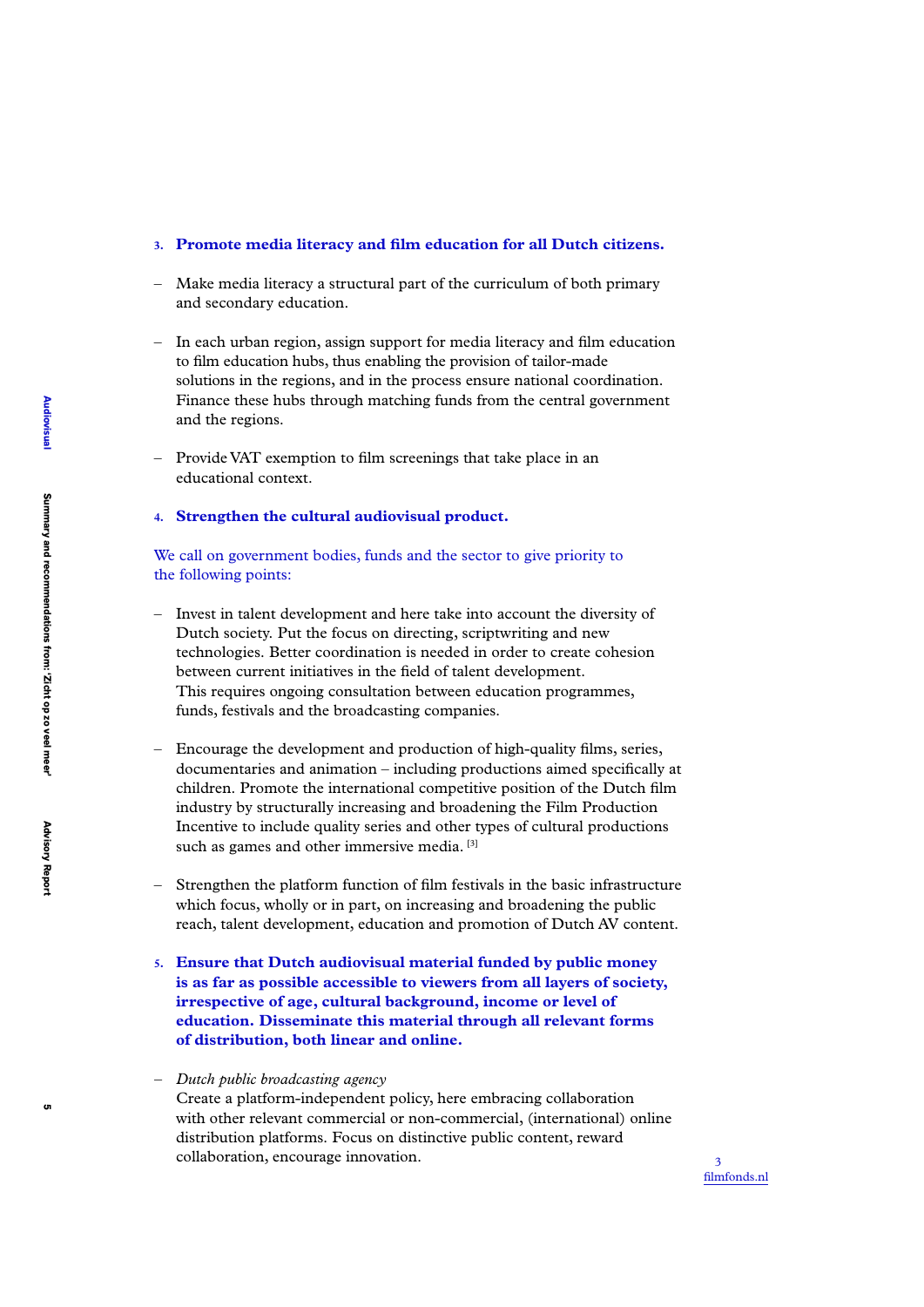- *organisations broadcasting commercial and public Dutch–* It can be expected that consumers will only be prepared to pay for a limited number of on-demand channels. Hence we advise that joint work be continued on developing a single high-quality on-demand channel based on NLZIET, and as far as possible to involve Dutch content providers in this platform.
- <sup>-</sup> EYE Filmmuseum and Beeld en Geluid (Institute for Sound and Vision) Make audiovisual (archive) material better accessible online to the public and collaborate in this process.
- *government National–*

If necessary adjust legislation and regulations that form an obstacle to dissemination of publicly funded material through private parties.

- $\overline{\phantom{a}}$  Institute a quota for the screening of Dutch films, series, documentaries and animations for: [4]
	- 1. On-demand platforms that are active in the Netherlands.
	- 2. Cinemas and film theatres.

### *i***. Increase the level and effectiveness of organisation in** the audiovisual sector.

- Support and supervise the transformation of the current Netherlands Film Fund into a broad audiovisual fund. Give the AV Fund the task of using funds obtained through the levies – and initially through the prefinancing  $\alpha$  loans from national government – to address the quality, production, accessibility and international promotion of Dutch AV content. Equip the fund with a culture, organisation and governance that fit its tasks. Make the schemes initiated by the fund accessible to public and commercial media parties, but prevent individual parties from gaining an unreasonably large share of the available funding.
- Give the Dutch public broadcasting sector the space and strength to realise its pioneering role in the media sector and thus to utilise the creativity and social links of the broadcasting companies and content creators. Create space by removing possible limitations to collaboration between public and private parties as far as possible. Create strength by not making any further cuts to the public broadcasting sector.
- Following the Danish example, appoint a common representative, a tech-ambassador, who as representative of the Dutch government on behalf of all sectors acts as a dialogue partner for large foreign media and technology organisations. This includes the super platforms. The tech-ambassador forges relationships and partnerships with the super platforms, exerts influence on policy, identifies the major trends and movements in the market and translates these into the political arena, thus helping to create effective government policy.

4 For 'Dutch': see the corresponding criteria applied by the Netherlands Film Fund.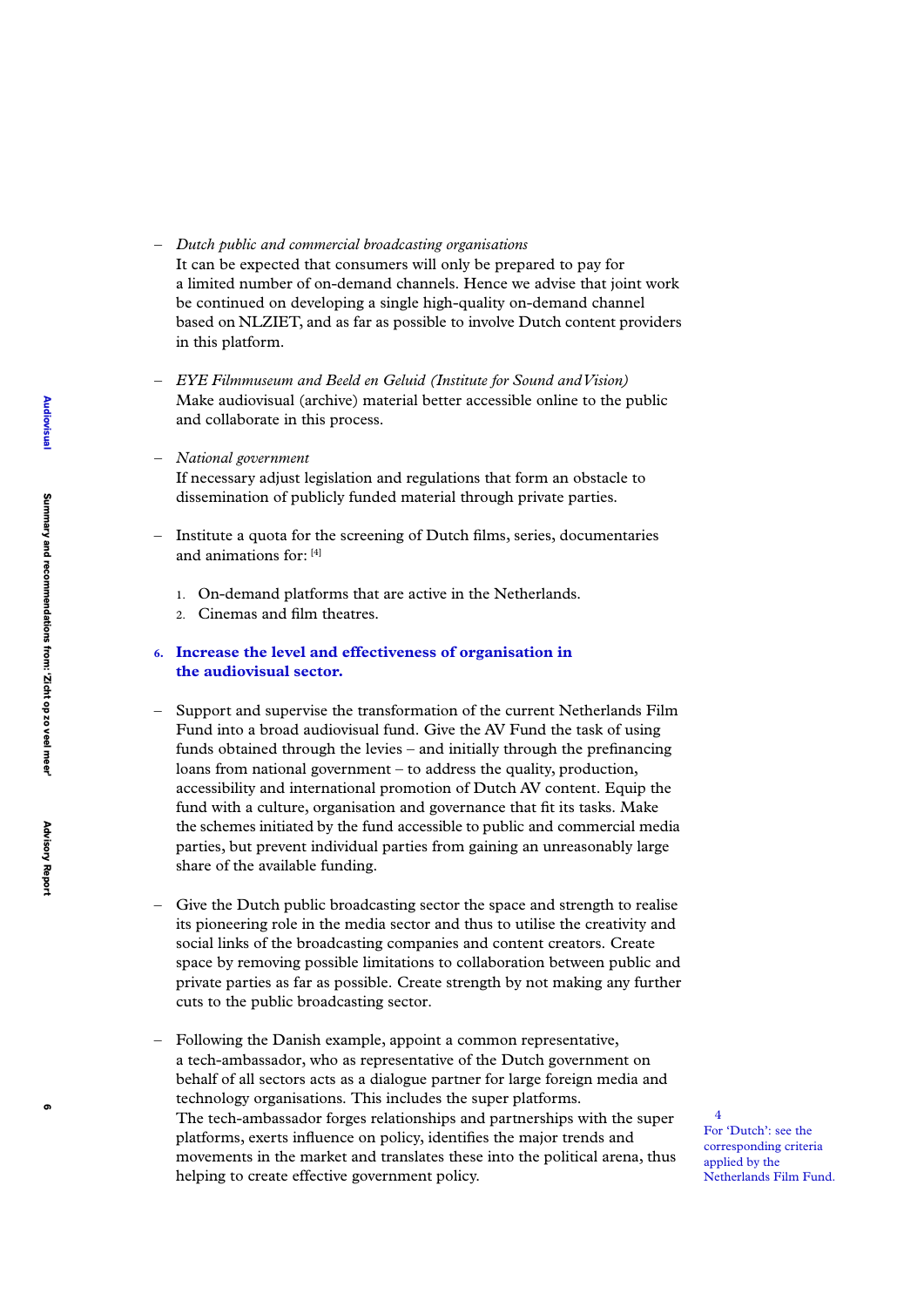If we want to provide an unshakeable foundation for the recommendations in this report, then we need only two words: work together! That's because it is only through a joint effort that the audiovisual sector can respond effectively to the rapid technologically and internationally driven developments in the media domain. And only in this way can we ensure a long and bright future for this sector.